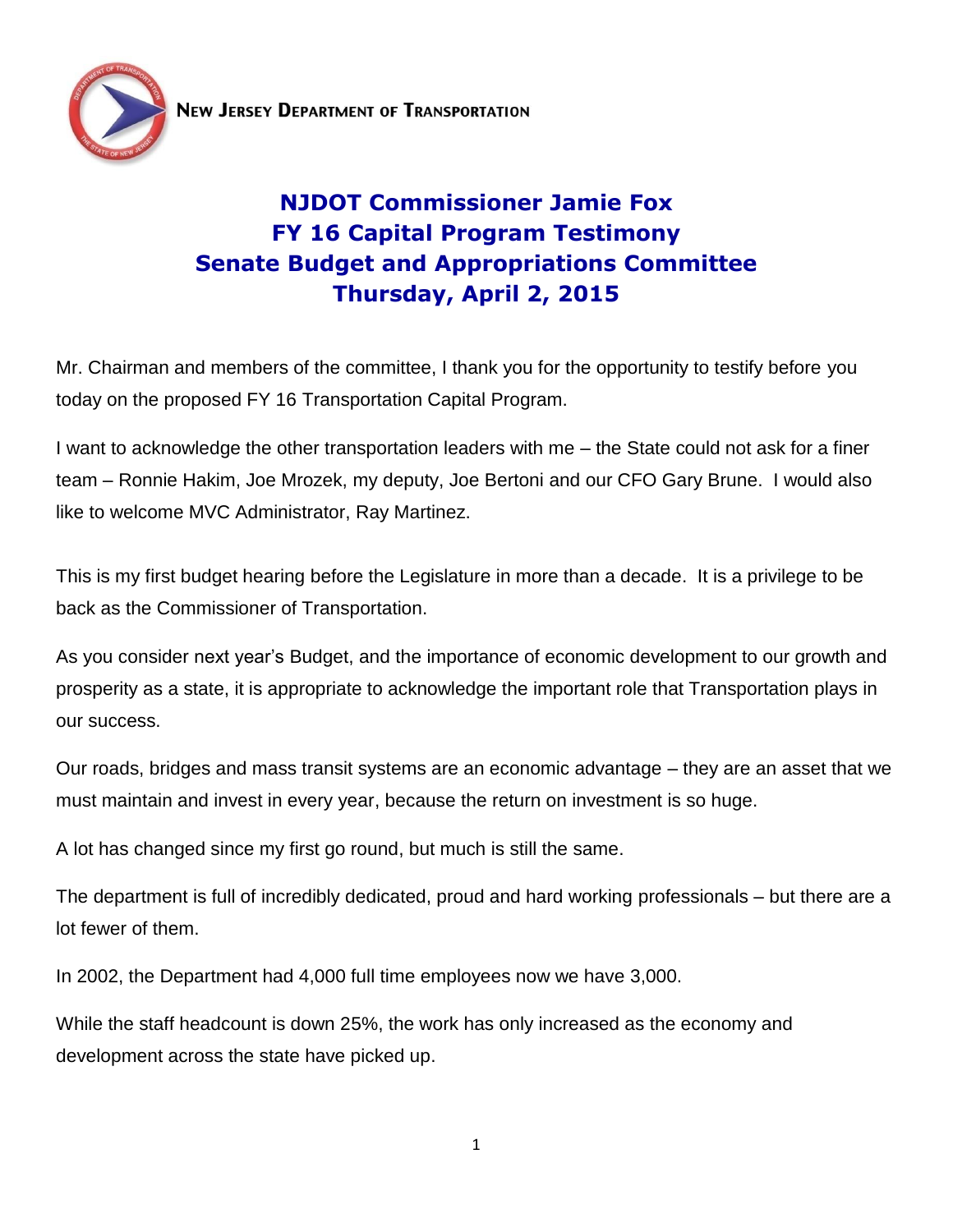We have 13,341 miles of roads to maintain, and the Department of Transportation is responsible for inspecting 80 percent of the state's 6,701 bridges.

It seems that the winters get worse and the potholes get bigger.

We have more than \$2 billion dollars' worth of work on the street today, that is more than we have ever had in the Department's history.

As you may know, over the last several years we have let the largest construction projects in the history of the Department in the Pulaski Skyway rehabilitation, Rt. 7 Wittpenn Bridge, and Direct Connection in Camden County. The Turnpike Authority also is in the process of completing the widening of the Garden State Parkway and the widening of the Turnpike itself was completed before Thanksgiving.

In response to a bridge collapse in Ohio, we undertook an emergency safety review of at risk bridges and performed emergency repairs on 30 bridges because of holes in the deck, loose concrete falling or deteriorating steel beams.

Still, there are 577 structurally deficient bridges in the State. This means that either the deck, superstructure, or substructure need repair. Of these, 289 are owned by NJDOT and the rest are county and local bridges.

This past winter seemed to never end. We responded to nearly fifty major storm events.

If you are into numbers, we used 468,000 tons of salt, and 935,000 gallons of brine.

We have already filled more than 180,000 potholes so far this fiscal year and I'm certain we will repair nearly 300,000 – which is almost twice the number we fill in an average year.

And we gave out more than \$300 million in local aid – that helps our counties and towns keep property taxes down.

The proposed \$4.9 billion program before you will enable NJDOT and NJ TRANSIT to advance projects and programs that promote safety, mobility and a state-of-good-repair for the millions of New Jersey residents who rely on the state's transportation network.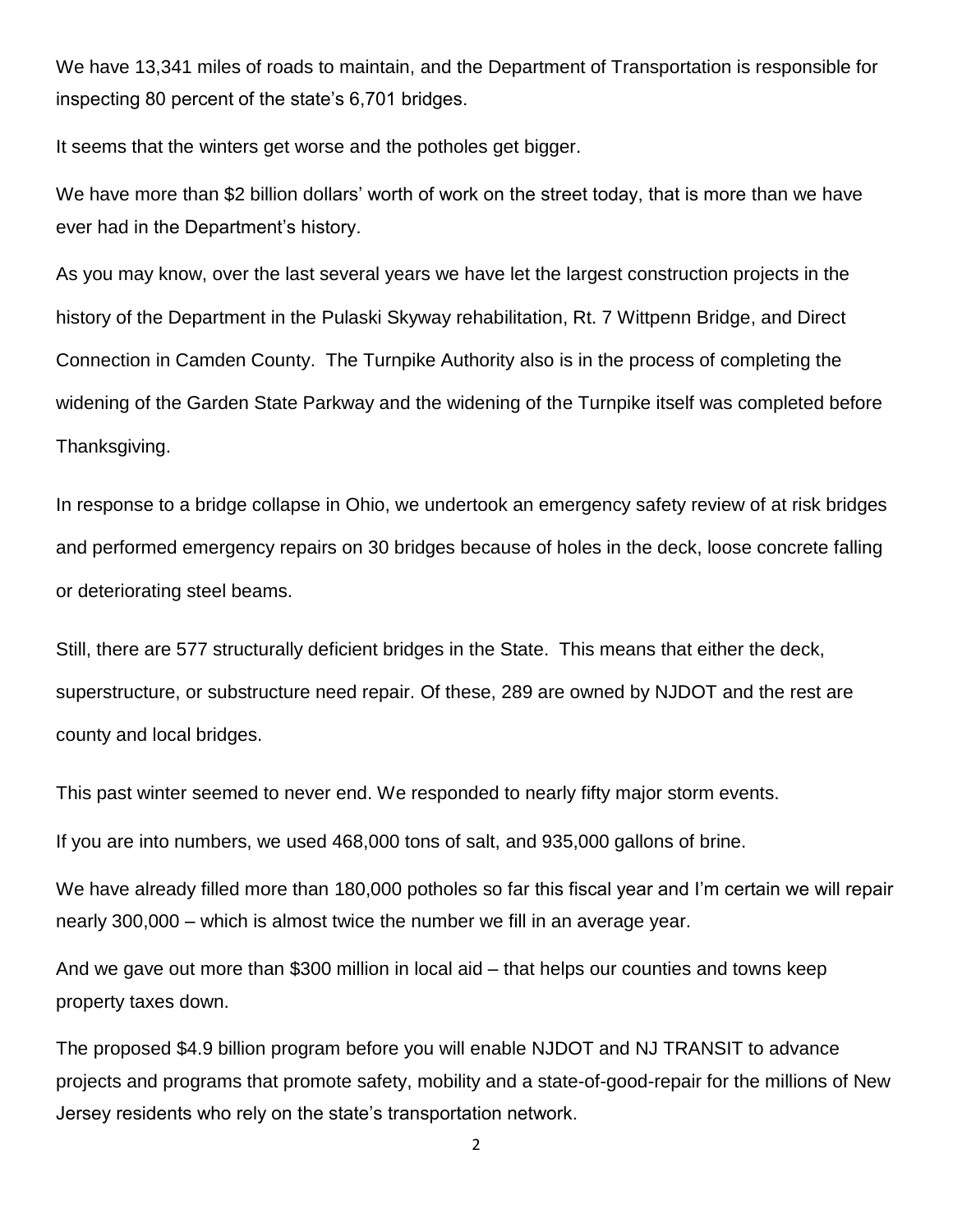\$3.97 billion will go to NJDOT and NJ TRANSIT operations.

This budget will fund our operations for one more year.

Let me repeat that…ONE…MORE…YEAR.

The resources are available to fund the Capital Budget through Fiscal Year 2016.

This short-term fix is anything but ideal.

I know many of you have questions regarding this year's fix – and I know the Treasurer will make sure that appropriate staff are available to walk you through these funding mechanisms –

But, I want to be completely clear, at its most basic level this year's TTF funding plan frees up much needed cash to get us through the last year of this reauthorization.

As a result, projects will move forward and counties and municipalities will receive much needed funding.

Since my confirmation in September, I have travelled the state with one message – our infrastructure is in disrepair and our Transportation Trust Fund is running out of money.

Today my message is the same.

Our bridges and roads are old, crumbling, and getting worse every day. We can no longer kick the can down the road.

So, there should be an honest discussion and public debate about the best way to raise revenue for the Trust Fund.

But one thing is for certain – the Treasurer has determined, whether you like his ideas or not, that we are funded for this year…

And then we are broke…and THAT…is not open for debate.

I have not spoken to anyone, members of this committee included, who does not agree that we are in crisis or that it is around the corner.

I agree that we should get more from the Federal government than we do and we are reviewing how we reduce costs on projects.

But we ourselves need to act. We need to do what each of us knows must be done.